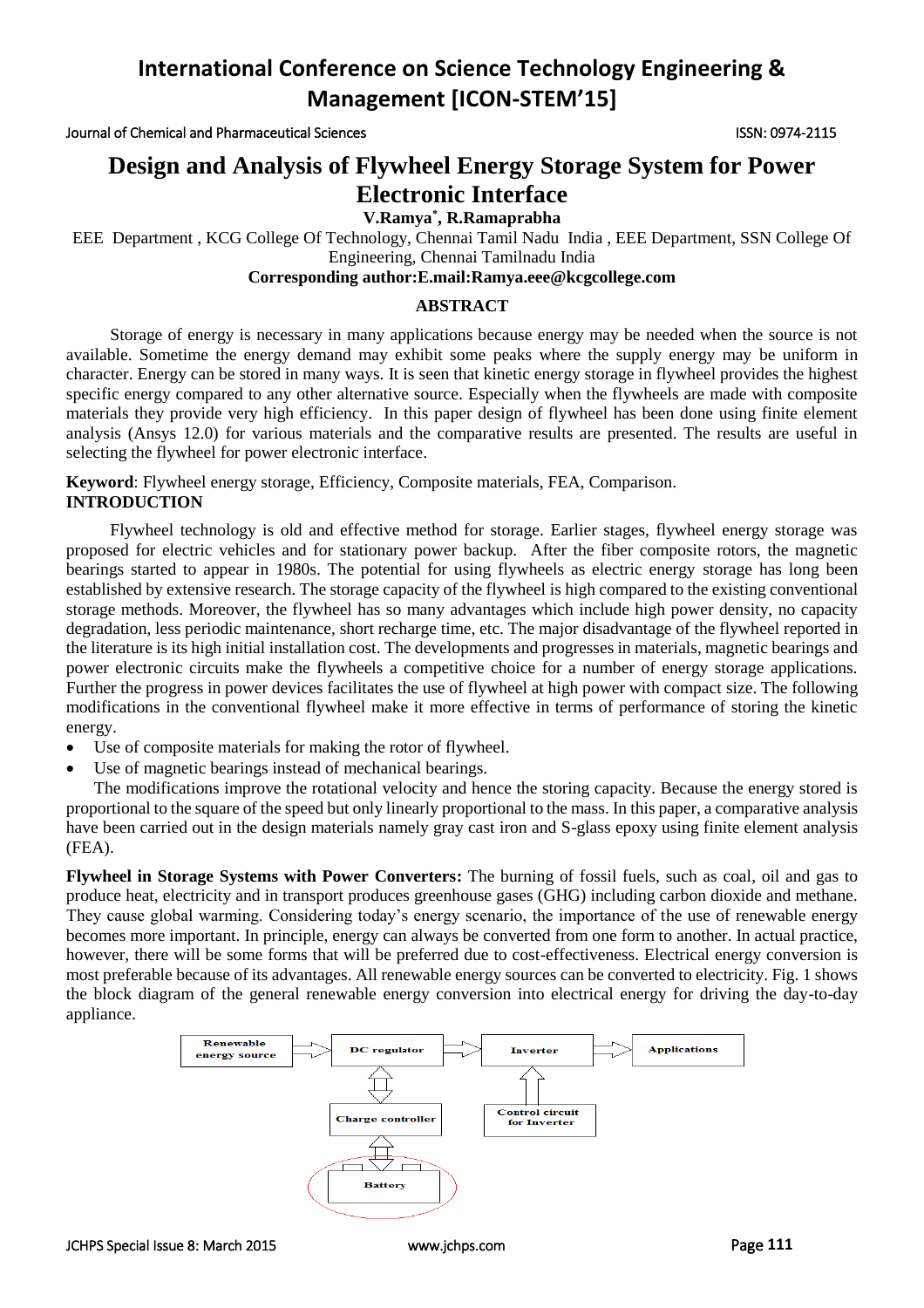#### Journal of Chemical and Pharmaceutical Sciences ISSN: 0974-2115

#### **Figure.1.Block Diagram of Renewable Energy Conversion System**

The major problem in the renewable energy conversion system is the storage device as the sources are intermittent in nature. Commonly used storage systems are batteries where there is lot of problems faced mainly the cost, life, maintenance and periodic replacement. Energy storage systems are rapidly emerging technology that can ensure a stable supply of electricity and also to balance peak load demand. As the share of variable renewable increases in energy systems, the potential role of energy storage systems become more critical. The most energy efficient energy storage device is the flywheel storage. The most important advantage of flywheel is that the time delay during charging and discharging is very low. Power is available instantaneously and very high power output can be given out for a short period of time. Other energy storage methods such as pumped hydro or compressed air have the disadvantage of higher time delay in converting mechanical energy to electrical energy. When the power demand is immediate flywheel is viable source.

In electromechanical systems, the kinetic energy of a moving mass stores electrical energy. The most prevalent type of mass in an electromechanical storage system is a rotating mass, or flywheel. Like electrochemical batteries, flywheels must be part of a fully integrated system that includes sophisticated solid-state power conversion devices, monitors, controls, climate controls, utility and user interface equipment, safety devices and transportation features to be useful in electric power applications.

Most flywheel energy systems accelerate and decelerate using electrical energy. Today, most of the research efforts are being spent on improving energy storage capability of flywheels to deliver high power at transfer times, lasting longer than the conventional battery powered technologies. The performance of flywheel can be attributed to three main parameters namely material strength, geometry and rotational speed. The material strength directly determines the kinetic energy level that could be produced combined with high rotor speed which leads to the improvement of specific energy. Improvement in flywheel with increased speed of 20000 to 50000 rpm can be achieved using composites, suspended with magnetic bearings in vacuum. Also the flywheel systems have longer lifetime with no maintenance. The energy density of flywheel is very high in the order of 105 W-h to 128 W-h. The mechanical efficiency 97% can be achieved by using flywheel with magnetic bearings. The energy densities of flywheel using composite material are ten times than that of lead acid batteries.

### **Basic components of flywheel energy storage systems are:**

**Flywheel**: Heart of the system providing a 20 year life with no maintenance.

**Master controller**: Monitors output demand and controls the various subsystems including charging and discharging of flywheel.

**Magnetic bearing controller**: Controls the position of flywheel rotor.

### **Bi-directional power converter**

**Vacuum pump**: Reduces windage losses thus resulting in increased electrical efficiency.

Power electronics used with flywheel helps to take power from the flywheel to the grid if at the grid side, the voltage generated by the inverter leads the grid voltage. The reverse will happen for the power to flow from the grid to the flywheel. On the flywheel side, power will flow into the flywheel when the inverter phase angle leads the shaft angle and vice versa. Phase angles of both side inverters should be so controlled that the power output from the flywheel is equal to the process of FEA involves three stages namely,

- Preprocessing
- Meshing
- Post processing

FEA model is described to achieve a better understanding of the mesh type, mesh size and boundary conditions applied to complete an effective FEA model. In this paper, the flywheel is designed in solid works (IGS file) and imported to ANSYS 12.0 for analysis. Mapped mesh analysis have been done for two materials namely gray cast iron and S-glass epoxy for comparing the stored energy capacity.

**Meshing using ANSYS:** Meshing is done using smart mesh since it does not have any restrictions. Modeling Assumptions:

- The material is isotropic.
- Vibration effects are ignored.
- Steady state conditions.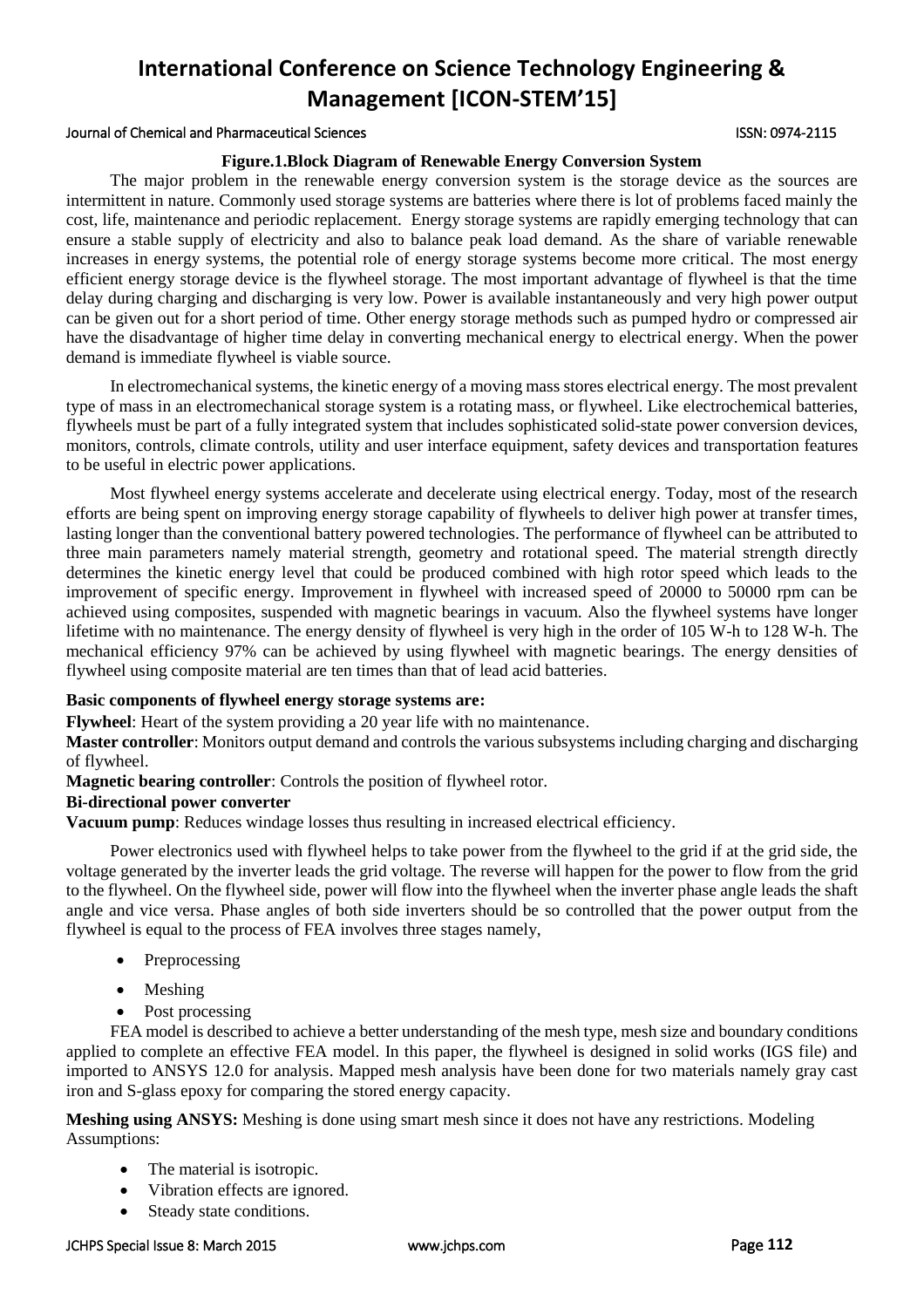#### Journal of Chemical and Pharmaceutical Sciences ISSN: 0974-2115

 There is rigid connection on the drive shaft with no keyway for notch effects and no chamfering The flywheel is meshed using Edge2, then by using the ANSYS12.0, the maximum equivalent von misses stress and the total deformations are computed. Then in the structural analysis the maximum equivalent (von-misses) stresses, normal stresses, shear stresses and total deformation at loading conditions are shown in Fig. 3 for two materials.





**Figure.3. Meshing and Stress analysis for gray cast iron and S-glass epoxy**

The following modifications in the conventional flywheel make it more effective in terms of performance of storing the kinetic energy.

- Using a composite material for the flywheel material
- Reduction of weight which improves the kinetic energy as the speed increases
- Specific energy increases as the weight of the material decreases for the same dimensions

**Comparative Analysis of Storage Capacity**: Energy stored by a flywheel is proportional to moment of inertia (I) and the square of its angular velocity  $(\omega)$ .

| $E=\frac{1}{\omega^2}$ |  |
|------------------------|--|
|                        |  |
| Where,                 |  |

$$
WILIC, \quad WILIC, \quad WILIC, \quad WILIC, \quad WILIC, \quad WILIC, \quad WILIC, \quad WILIC, \quad WILIC, \quad WILIC, \quad WILIC, \quad WILIC, \quad WILIC, \quad WILIC, \quad WILIC, \quad WILIC, \quad WILIC, \quad WILIC, \quad WILIC, \quad WILIC, \quad WILIC, \quad WILIC, \quad WILIC, \quad WILIC, \quad WILIC, \quad WILIC, \quad WILIC, \quad WILIC, \quad WILIC, \quad WILIC, \quad WILIC, \quad WILIC, \quad WILIC, \quad WILIC, \quad WILIC, \quad WILIC, \quad WILIC, \quad WILIC, \quad WILIC, \quad WILIC, \quad WILIC, \quad WILIC, \quad WILIC, \quad WILIC, \quad WILIC, \quad WILIC, \quad WILIC, \quad WILIC, \quad WILIC, \quad WILIC, \quad WILIC, \quad WILIC, \quad WILIC, \quad WILIC, \quad WILIC, \quad WILIC, \quad WILIC, \quad WILIC, \quad WILIC, \quad WILIC, \quad WILIC, \quad WILIC, \quad WILIC, \quad WILIC, \quad WILIC, \quad WILIC, \quad WILIC, \quad WILIC, \quad WILIC, \quad WILIC, \quad WILIC, \quad WILIC, \quad WILIC, \quad WILIC, \quad WILIC, \quad WILIC, \quad WILIC, \quad WILIC, \quad WILIC, \quad WILIC, \quad WILIC, \quad WILIC, \quad WILIC, \quad WILIC, \quad WILIC, \quad WILIC, \quad WILIC, \quad WILIC, \quad WILIC, \quad WILIC, \quad WILIC, \quad WILIC, \quad WILIC, \quad WILIC, \quad WILIC, \quad WILIC, \quad WILIC, \quad WILIC, \quad WILIC, \quad WILIC, \quad WILIC, \quad WILIC, \quad WILIC, \quad WILIC, \quad WILIC, \quad WILIC, \quad WILIC, \quad WILIC, \quad WILIC, \quad WILIC, \quad WILIC, \quad WILIC, \quad WILIC, \quad WILIC, \quad WILIC, \quad WILIC, \quad WILIC, \quad WILIC, \quad WILIC, \quad WILIC, \quad WILIC, \quad WILIC, \quad WILIC, \quad WILIC, \quad WILIC, \quad WILIC, \quad WILIC
$$

$$
I = \rho \times v \times r^2 \tag{2}
$$

2

 $\rho =$  Rim density (kg/m<sup>3</sup>);  $v =$  rim volume (m<sup>3</sup>) and r = radius (m).

To calculate the weight of the flywheel for the above said two materials, the dimensions are obtained in solid works for the same size of flywheel. The obtained parameters are listed in Table 1.

| <b>Parameters</b>                  | <b>Type of material</b> |                      |
|------------------------------------|-------------------------|----------------------|
|                                    | Gray cast iron          | <b>S-Glass epoxy</b> |
| Radius, $r(m)$                     | 0.504                   | 0.504                |
| Volume, $v(m^3)$                   | 0.128                   | 0.128                |
| Rim density $(kg/m^3)$             | 7510                    | 1590                 |
| Calculated specific Energy (kJ/kg) | Ი Ი97                   | 0.485                |

**Table.1.Comparision of flywheel materials**

From the above table, it is observed that the density of the S-glass epoxy material based flywheel is lesser than that of gray cast iron based flywheel. Hence the weight of the flywheel is reduced. The calculated mass for gray cast iron based flywheel is 60 kg and that of S-glass epoxy based flywheel is 11.9 kg. Moreover, the energy storage capacity of the later material is 0.388 kJ/kg.

**Inference:** Using the composite material for the flywheel reduces the amount of material used for flywheel and hence the overall efficiency of the flywheel has been improved.

### **CONCLUSION**

In this paper, the importance of flywheel storage systems has been discussed. To improve the efficiency of the flywheel, different composite materials have been tried and analyzed the performance using finite element analysis. It is found that the mass of the flywheel has been reduced for the same dimensions. Since the weight directly affects the specific energy, better performance has Obtained when the composite material is used for the construction of flywheel. Further research can be extended in the area of flywheel materials.